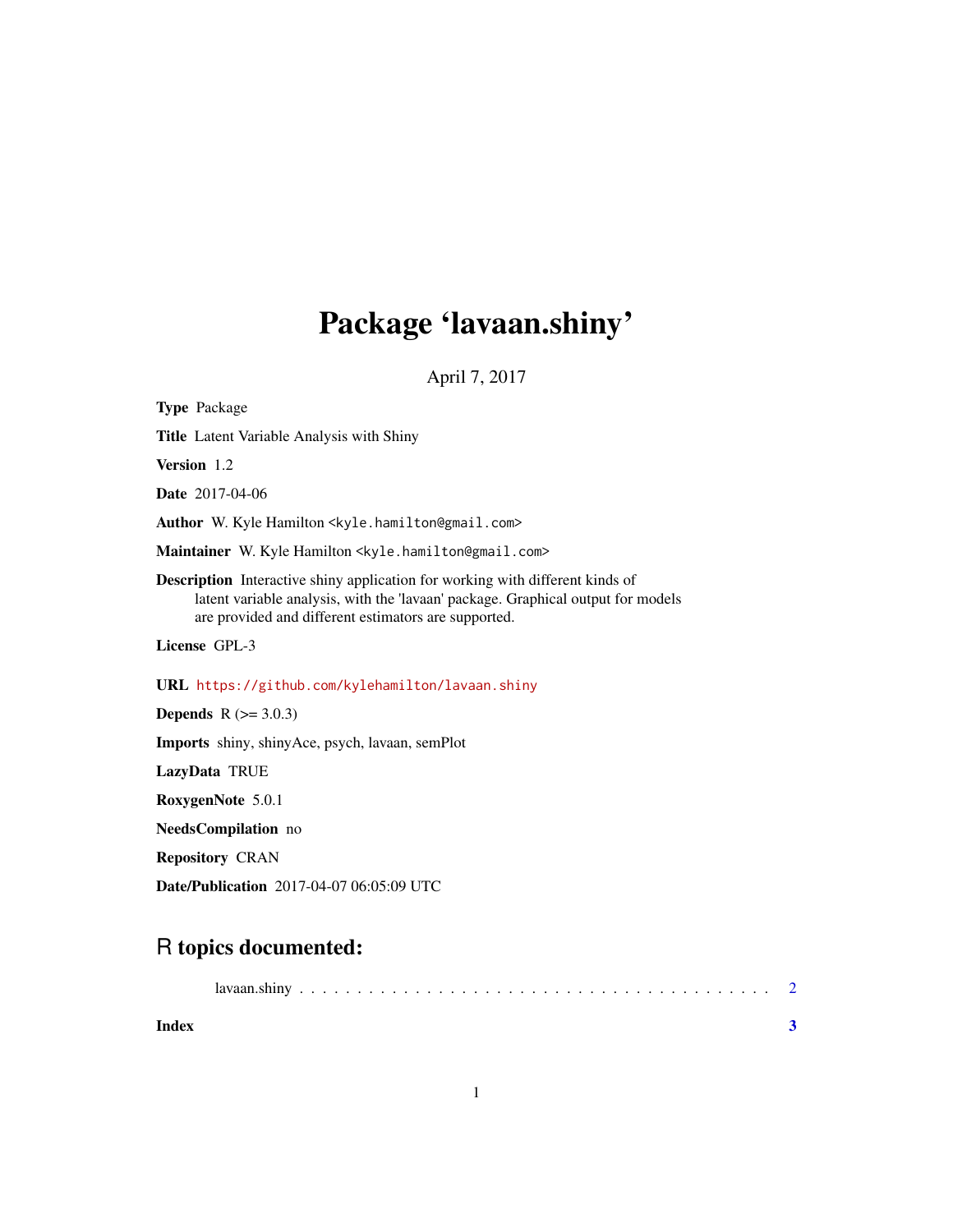<span id="page-1-0"></span>

#### Description

lavaan.shiny() loads interactive user interface built using R shiny.

#### Usage

lavaan.shiny()

#### Details

Start lavaan.shiny

The interactive user interface is to provide an easy way for people who are learning how to work with the lavaan package and/or are not comfortable with the R command line system. Includes example data for testing out a few example analysis.

#### Value

Nothing

#### Examples

## Not run: library(shiny) lavaan.shiny()

## End(Not run)